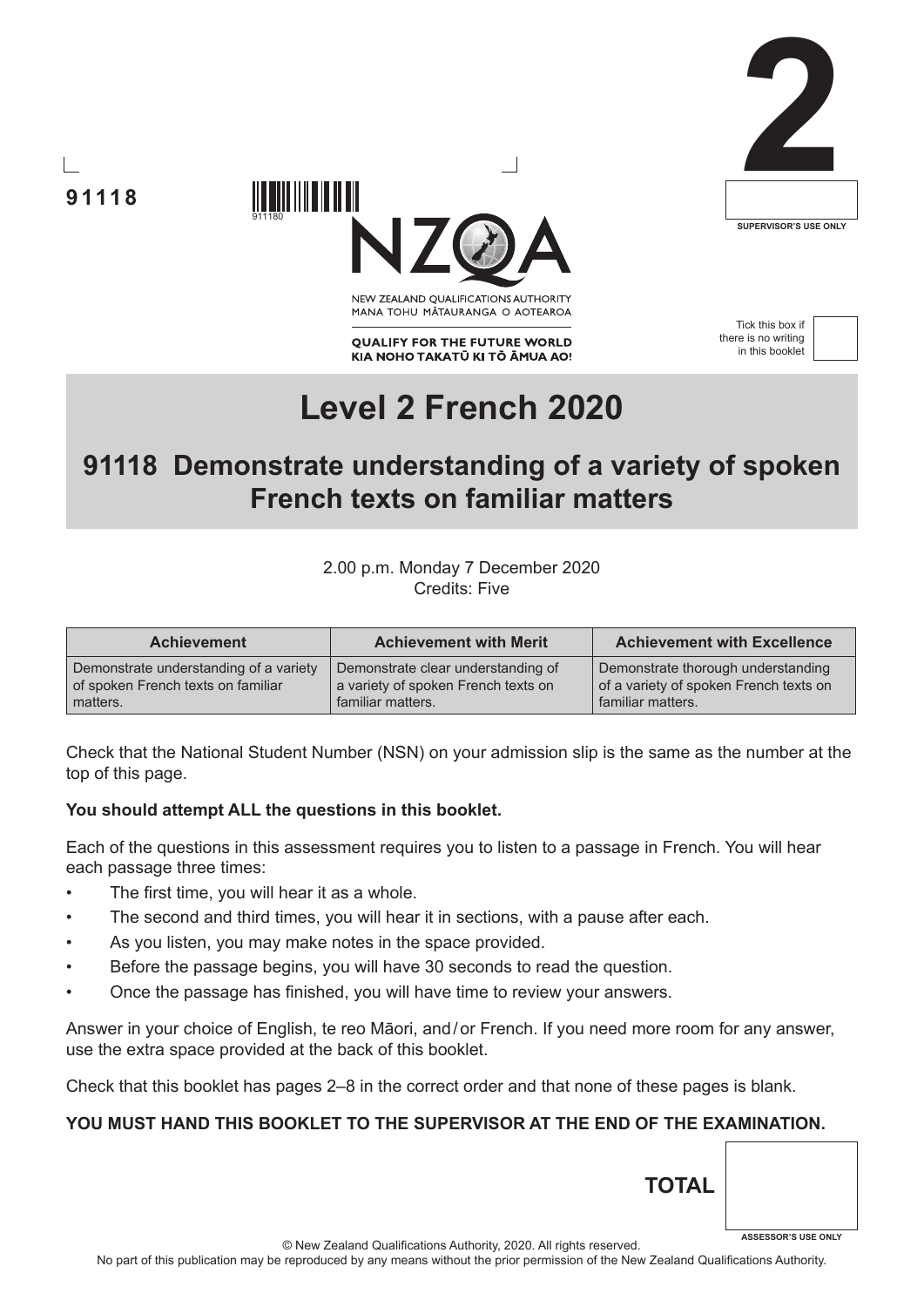## **FIRST PASSAGE:** *Projets pour la soirée* **(Plans for the evening)**

Listen to two friends, Christophe and Nadine, discuss possible plans for the evening. Refer to their conversation in your answer to Question One.

#### **Glossed vocabulary**

une carrière a career une promotion a special offer

#### **LISTENING NOTES**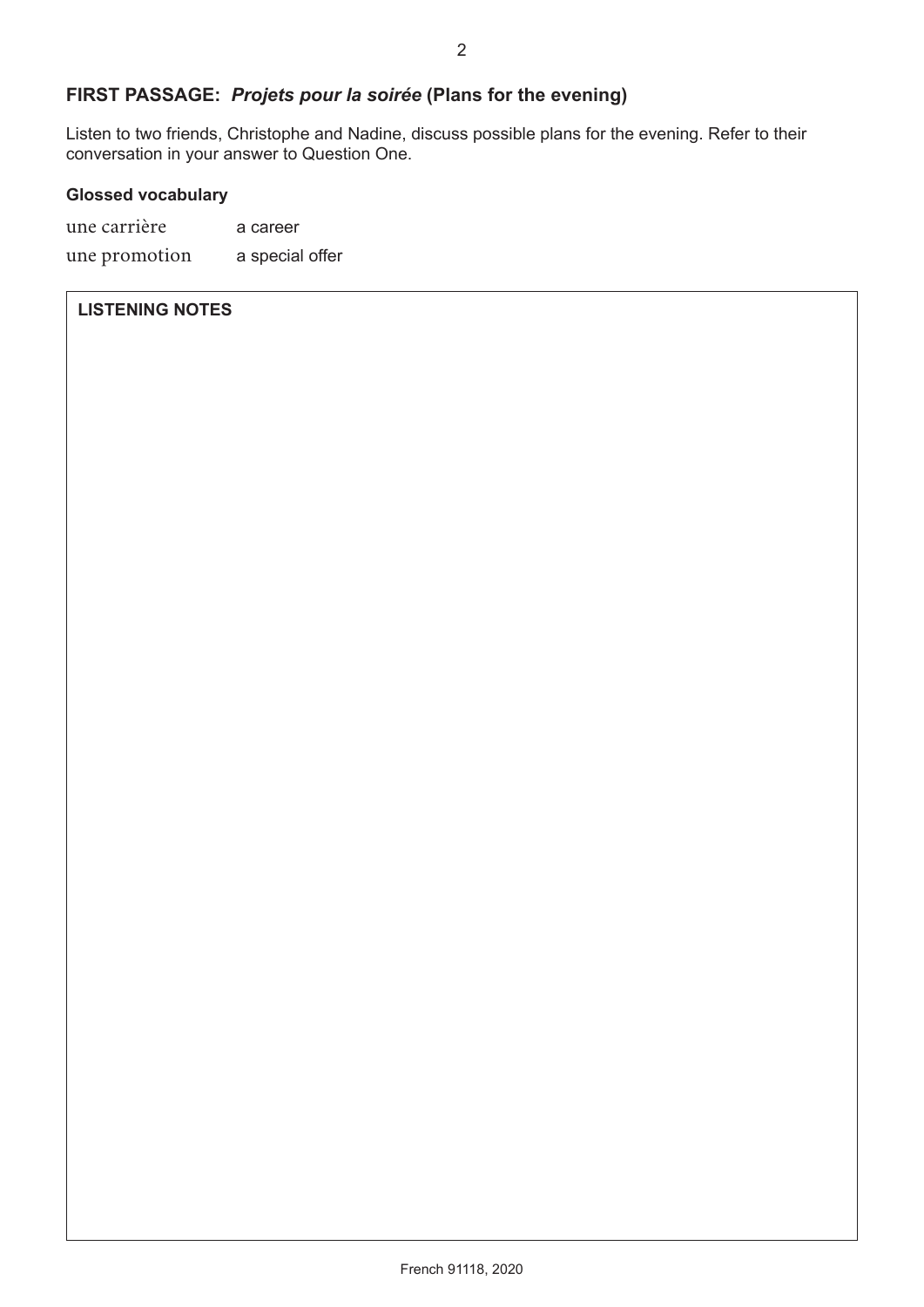**ASSESSOR'S USE ONLY**

## **QUESTION ONE**

(a) How likely would you be to attend the events that Christophe and Nadine propose?

(b) Which activity do you think Christophe and Nadine will end up choosing, and why?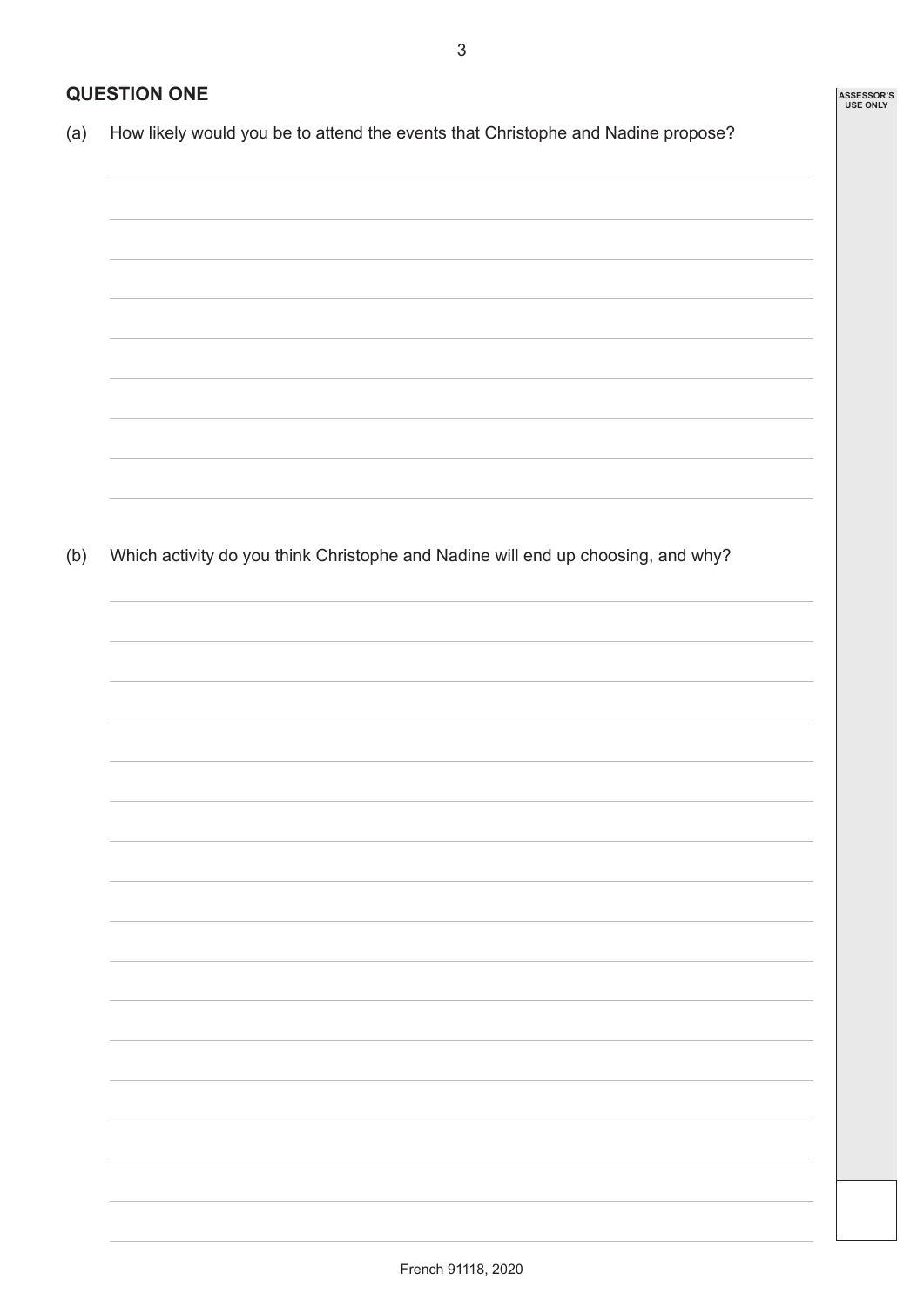## **SECOND PASSAGE:** *Émission de radio* **(Radio show)**

Listen to a segment of the *Healthy Lives* radio show in which a listener's letter is read out and the host gives his response. Refer to the passage in your answer to Question Two.

#### **Glossed vocabulary**

le cerveau the brain

#### **LISTENING NOTES**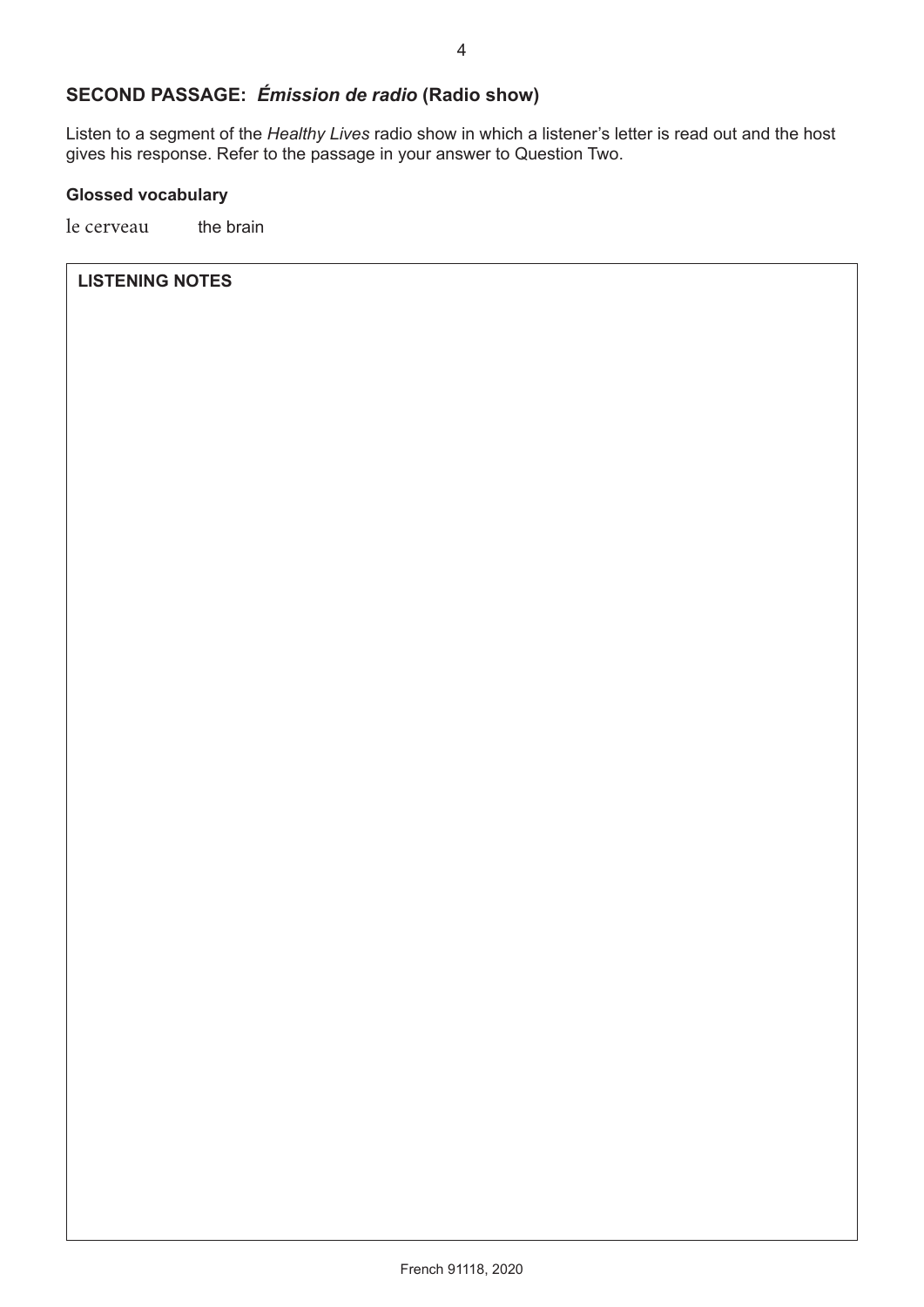## **QUESTION TWO**

(a) How is Claire feeling and what does she want to find out by writing to the *Healthy Lives* radio show?

(b) What does the radio host recommend, and why?

**ASSESSOR'S USE ONLY**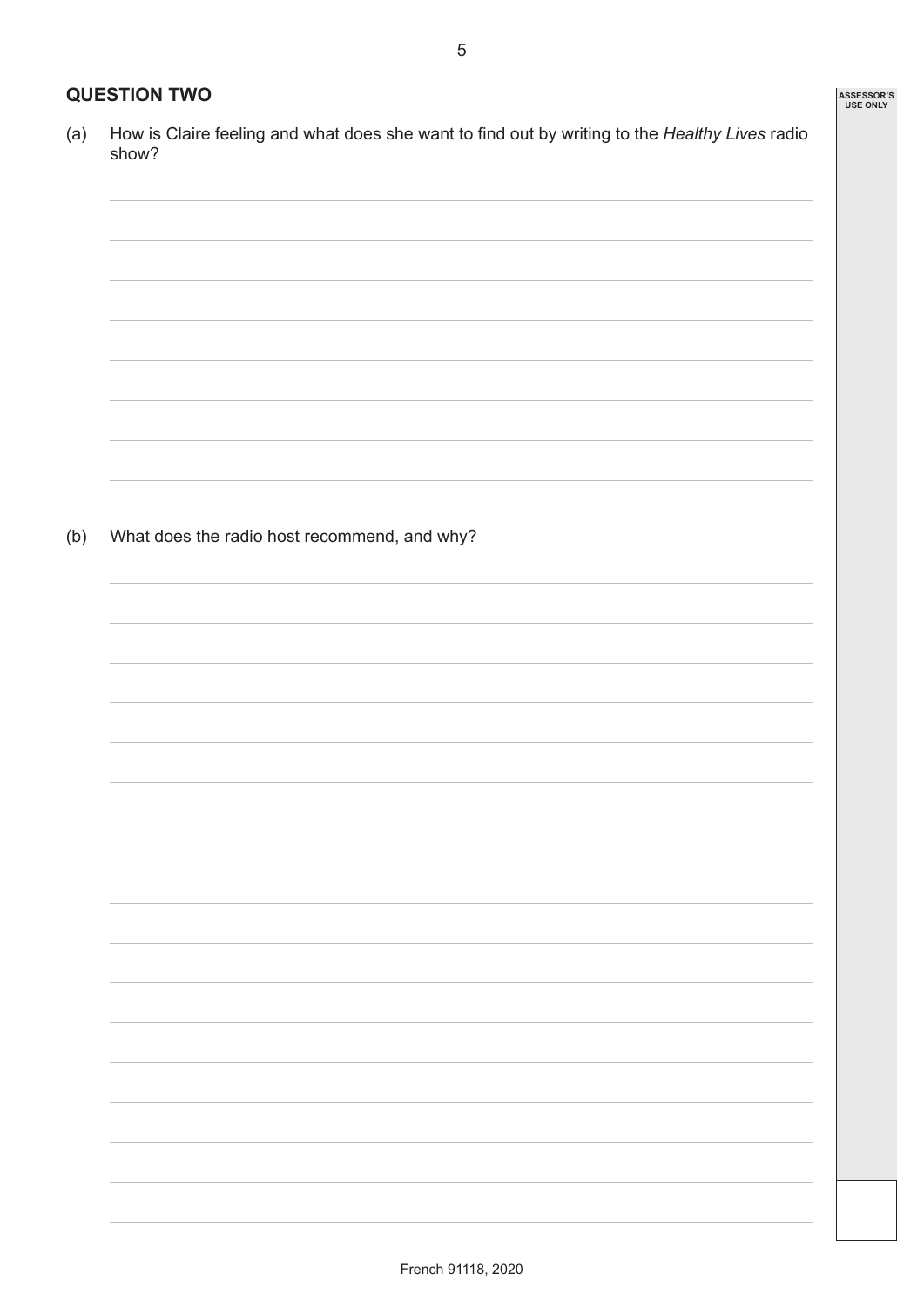## **THIRD PASSAGE:** *Une nouvelle entreprise* **(A new business)**

Listen to an interview with Mikaera Te Whata, a former professional rugby player who learnt culinary skills while in France. Refer to this interview in your answer to Question Three.

#### **Glossed vocabulary**

| la charcuterie | cured meats  |
|----------------|--------------|
| fonder         | to establish |
| les recettes   | recipes      |

### **LISTENING NOTES**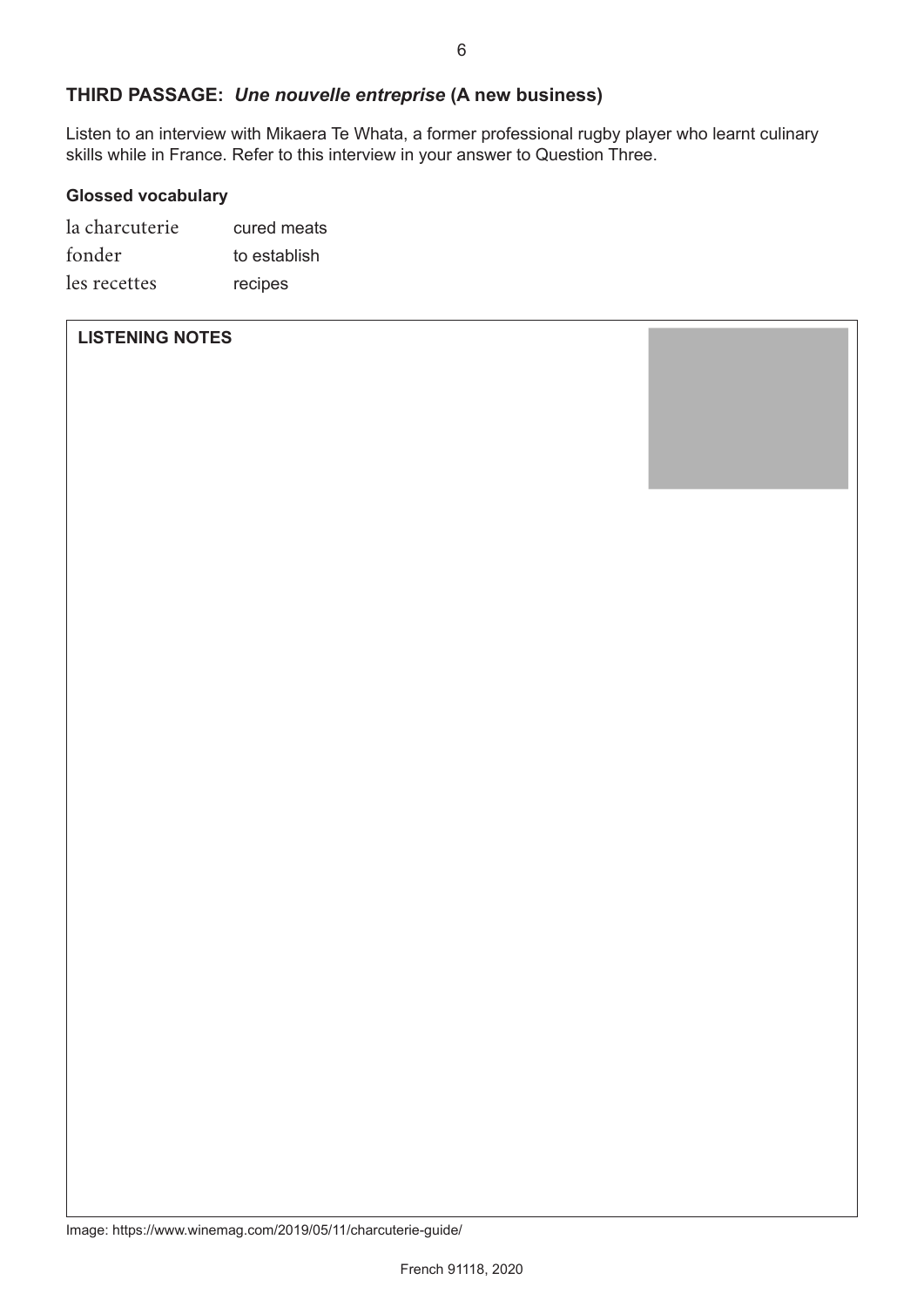**ASSESSOR'S USE ONLY**

## **QUESTION THREE**

(a) Why did Mikaera decide to start a career selling charcuterie?

(b) Why is Mikaera's business likely to be successful? Justify your answer with evidence from the passage.